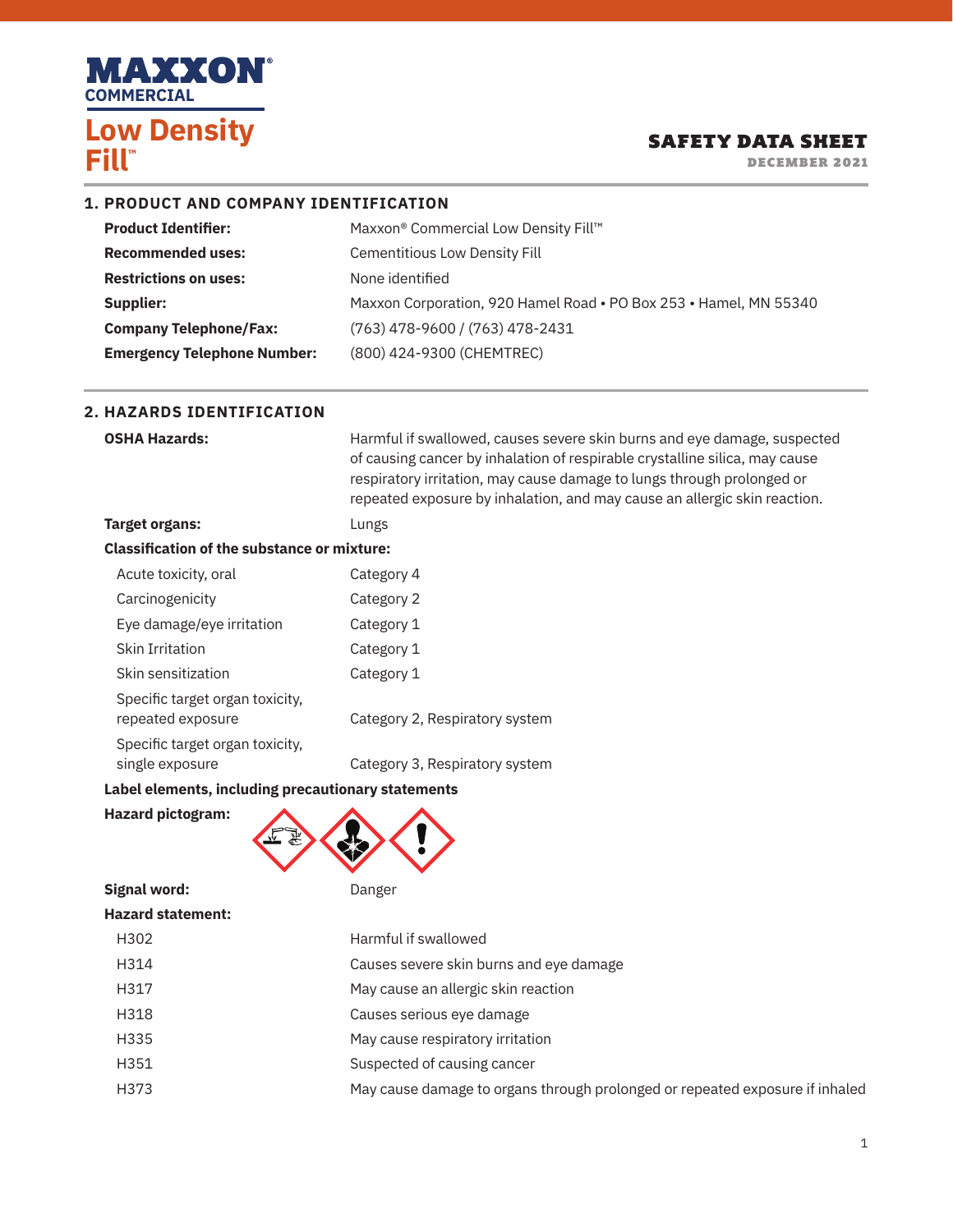

DECEMBER 2021

### **2. HAZARDS IDENTIFICATION** *Continued*

| <b>Precautionary statement</b> |                                                                                                                                                    |
|--------------------------------|----------------------------------------------------------------------------------------------------------------------------------------------------|
| <b>Prevention:</b>             |                                                                                                                                                    |
| P201                           | Obtain special instruction before use.                                                                                                             |
| P202                           | Do not handle until all safety precautions have been read and understood.                                                                          |
| P260                           | Do not breathe dust/fume/gas/mist/vapours/spray.                                                                                                   |
| P264                           | Wash hands and skin thoroughly after handling.                                                                                                     |
| P270                           | Do not eat, drink or smoke when using this product.                                                                                                |
| P271                           | Use only outdoors or in a well-ventilated area.                                                                                                    |
| P272                           | Contaminated work clothing should not be allowed out of the workplace.                                                                             |
| P280                           | Wear protective gloves/protective clothing/eye protection/face protection.                                                                         |
| <b>Response:</b>               |                                                                                                                                                    |
| P305+P351+P338:                | IF IN EYES: Rinse cautiously with water for several minutes. Remove contact<br>lenses, if present and easy to do. Continue rinsing.                |
| P301+P330+P331:                | IF SWALLOWED: Rinse mouth. Do NOT induce vomiting.                                                                                                 |
| P310:                          | Immediately call a POISON CENTER/doctor.                                                                                                           |
| P303+P313+P310:                | IF ON SKIN: Take off immediately all contaminated clothing. Rinse skin with<br>plenty of water or shower. Immediately call a POISON CENTOR/doctor. |
| P363:                          | Wash contaminated clothing before reuse.                                                                                                           |
| P333+P313:                     | If skin irritation or rash occurs: Get medical advice or attention.                                                                                |
| P304+P340+P312:                | IF INHALED: Remove person to fresh air and keep comfortable for breathing.<br>Call a POISON CENTER/doctor if you feel unwell.                      |
| P308+P313:                     | If exposed or concerned: Get medical advice/attention.                                                                                             |
| P314:                          | Repeated Exposure: Get medical advice/attention if you feel unwell.                                                                                |
| <b>Storage:</b>                |                                                                                                                                                    |
| P403+P233:                     | Store in a well-ventilated place. Keep container tightly closed.                                                                                   |
| P405:                          | Store locked up.                                                                                                                                   |
| Disposal:                      |                                                                                                                                                    |
| P501:                          | Dispose of contents/container in accordance with local/regional<br>/national regulations.                                                          |

#### **3. COMPOSITION/INFORMATION ON INGREDIENTS**

**Component:**

| <b>INGREDIENT NAME</b> | VA         | <b>CAS NUMBER</b> |
|------------------------|------------|-------------------|
| Cement                 | $90 - 95%$ | 65997-15-1        |
| Polystyrene Beads      | $1 - 5%$   | 9003-53-6         |

*Ingredients not listed on this safety data sheet are considered to be non-hazardous according to OSHA 1910.1200 or are not present above their cutoff levels. Where a range is displayed, the exact percentage of composition has been withheld as a trade secret.*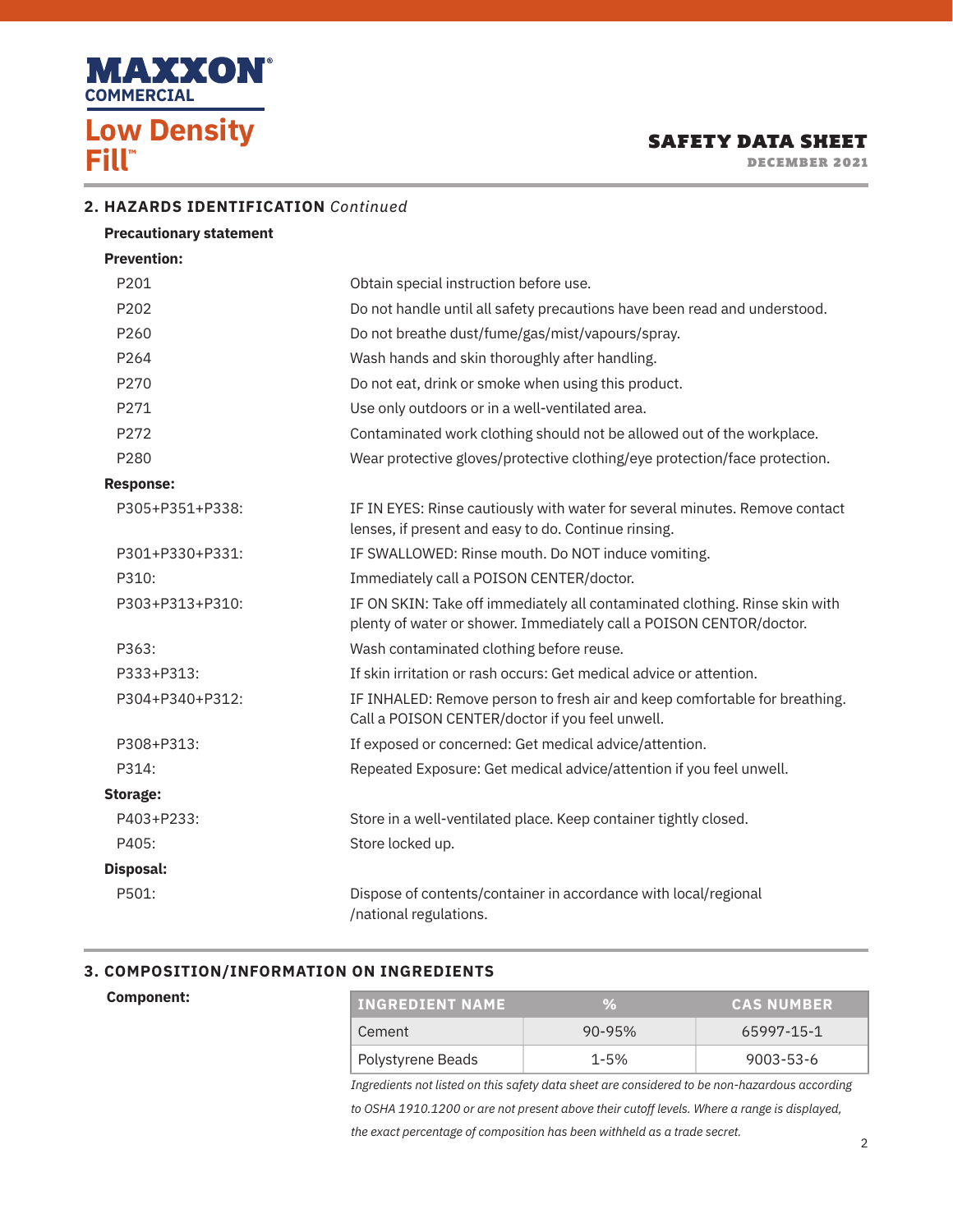

DECEMBER 2021

#### **4. FIRST AID MEASURES**

**N/A**

| <b>Specific hazards arising</b><br>from the chemical:<br>as a blowing agent (<1% by volume) that can collect in confined areas and<br>is flammable in the presence of open flames, lit cigarettes, sparks, static<br>acrid smoke and irritating fumes. Also, can be a slip hazard.<br><b>Hazardous combustion products:</b><br>Calcium Oxide, Sulfur Dioxide<br><b>Protective equipment and</b><br>precautions for fire fighting:<br>Wear self-contained breathing apparatus and full protective gear<br>for firefighting. | <b>5. FIRE FIGHTING MEASURES</b><br><b>Extinguishing media</b><br>Suitable extinguishing media: | Material is Non-combustible. Use Water spray, alcohol-resistant foam, dry<br>chemical, or carbon dioxide for surrounding fire.                                                                                                          |
|----------------------------------------------------------------------------------------------------------------------------------------------------------------------------------------------------------------------------------------------------------------------------------------------------------------------------------------------------------------------------------------------------------------------------------------------------------------------------------------------------------------------------|-------------------------------------------------------------------------------------------------|-----------------------------------------------------------------------------------------------------------------------------------------------------------------------------------------------------------------------------------------|
|                                                                                                                                                                                                                                                                                                                                                                                                                                                                                                                            |                                                                                                 | Product is a solid foamed bead and will burn on prolonged exposure to flame<br>or high temperature. Product may outgas trace amounts of residual pentane<br>electricity discharges or heat. When heated to decomposition, product emits |
|                                                                                                                                                                                                                                                                                                                                                                                                                                                                                                                            |                                                                                                 |                                                                                                                                                                                                                                         |
|                                                                                                                                                                                                                                                                                                                                                                                                                                                                                                                            | <b>Further information:</b>                                                                     | See Section 7 for safe handling and storage.                                                                                                                                                                                            |

#### **6. ACCIDENTAL RELEASE MEASURES**

| <b>Personal precautions,</b><br>protective equipment |                                                                                                                                                                                                                                |
|------------------------------------------------------|--------------------------------------------------------------------------------------------------------------------------------------------------------------------------------------------------------------------------------|
| and emergency procedures:                            | Avoid actions that cause the material to become airborne. Avoid inhalation of<br>dust and contact with skin. Wear appropriate personal protective equipment<br>during any cleanup and response activities.                     |
| <b>Environmental precautions:</b>                    | Do not wash cement down sewage and drainage systems or into bodies<br>of water.                                                                                                                                                |
| <b>Methods and material for</b>                      |                                                                                                                                                                                                                                |
| containment and cleaning up:                         | Place spilled material into a container. Scrape wet material and place in<br>container. Allow material to dry or solidify before disposal. Dispose of cement<br>according to Federal, State, Provincial and Local regulations. |

#### **7. HANDLING AND STORAGE**

| <b>Precautions for safe handling:</b>                         | Avoid contact with skin and eyes. Avoid inhalation of vapour or mist.                                                                                                                                                                                                                                   |   |  |
|---------------------------------------------------------------|---------------------------------------------------------------------------------------------------------------------------------------------------------------------------------------------------------------------------------------------------------------------------------------------------------|---|--|
| Conditions for safe storage, including any incompatibilities: |                                                                                                                                                                                                                                                                                                         |   |  |
| General information:                                          | Keep bagged material dry until used. Stack bagged material in a secure manner<br>to prevent falling. Bagged material is heavy and poses risks such as sprains and<br>strains to the back, arms, shoulders and legs during lifting and mixing. Handle<br>with care and use appropriate control measures. |   |  |
| Incompatibilities:                                            | Water will cause product to solidify.                                                                                                                                                                                                                                                                   | 3 |  |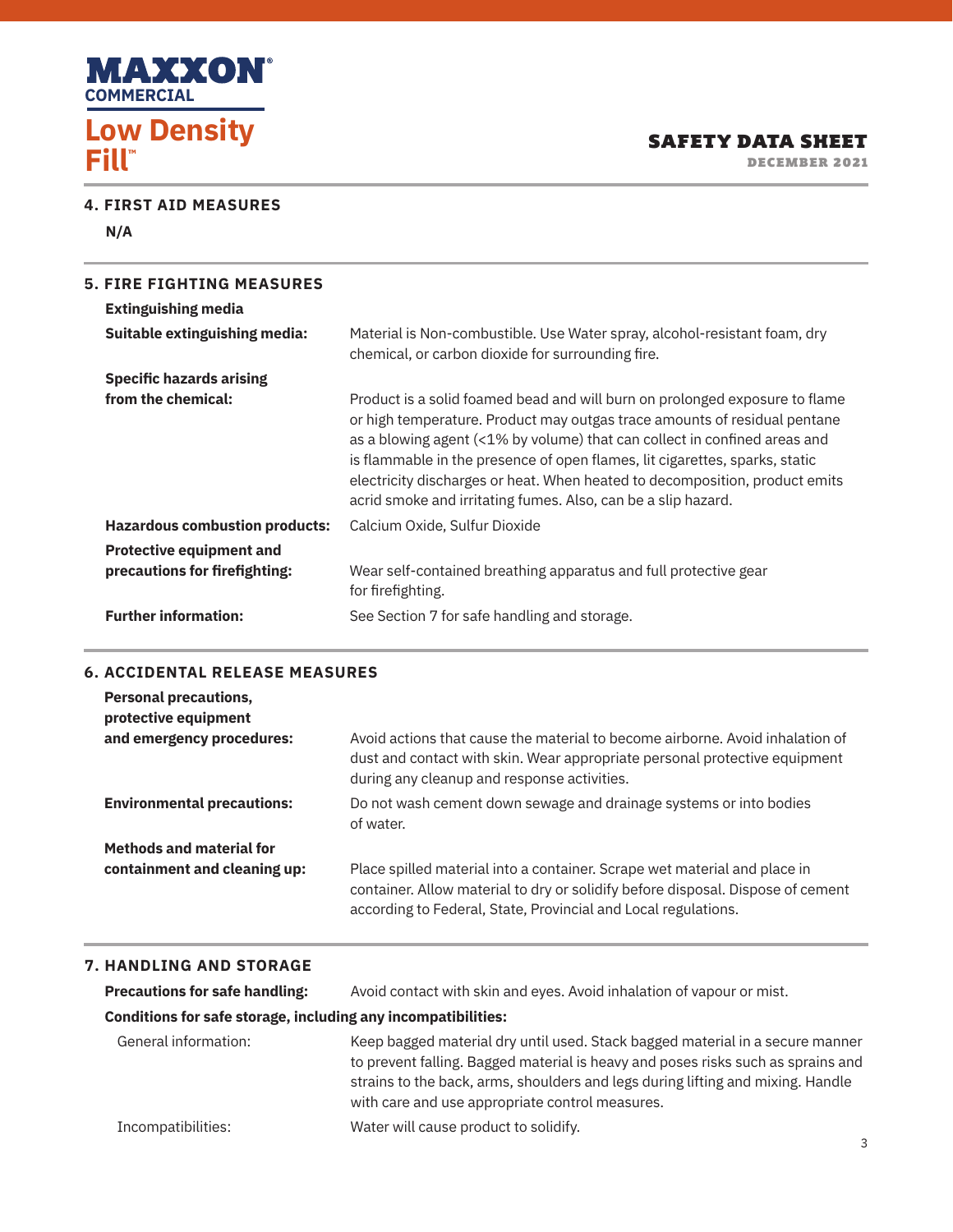

## SAFETY DATA SHEET

DECEMBER 2021

### **8. EXPOSURE CONTROLS / PERSONAL PROTECTION**

#### **Exposure guidelines**

| Component Exposure Limits: | Cement CAS#: 65997-15-1 OSHA 15 mg/m3 T (Total) / 5 mg/m3 R (Respirable) |
|----------------------------|--------------------------------------------------------------------------|
|                            | Silica, Quartz CAS#: 14808-60-7 OSHA TWA 10 mg/m3, ACGIH TWA 0.025       |
|                            | mg/m3 Polystyrene CAS#: 9003-53-6 OSHA TWA 10 mg/m3, ACGIH TWA 3         |
|                            | mg/m3, OSHA TWA (total dust) 15mg/m3, OSHA TWA (respirable fraction)     |
|                            | (related to particulates not otherwise.                                  |

#### **Individual protection measures, such as personal protective equipment**

| Eye/face protection:            | Use proper protection – Safety glasses as a minimum.                                                                                                                                                                                                                                                                                                                                                              |
|---------------------------------|-------------------------------------------------------------------------------------------------------------------------------------------------------------------------------------------------------------------------------------------------------------------------------------------------------------------------------------------------------------------------------------------------------------------|
| Skin and body protection:       | Wash at mealtime and end of shift. Skin contact must be avoided by using<br>impervious protective clothing (gloves, aprons, boots, etc.). Use chemical<br>protective gloves as a minimum and wash skin promptly upon any skin contact.                                                                                                                                                                            |
| Respiratory protection:         | Use respiratory protection unless adequate local exhaust ventilation is provided<br>or exposure assessment demonstrates that exposures are within recommended<br>exposure guidelines. Where concentrations are above recommended limits or<br>are unknown, appropriate respiratory protection should be worn. Follow OSHA<br>respirator regulations (29 CFR 1910.134) and use NIOSH/MSHA approved<br>respirators. |
| General hygiene considerations: | Handle in accordance with good industrial hygiene and safety practice. Wash<br>hands before & after breaks and workday.                                                                                                                                                                                                                                                                                           |

#### **9. PHYSICAL AND CHEMICAL PROPERTIES**

| Information on basic physical and chemical properties |               |  |  |
|-------------------------------------------------------|---------------|--|--|
| <b>Appearance</b>                                     | Power         |  |  |
| Color                                                 | Gray          |  |  |
| Order                                                 | Mild          |  |  |
| Odor threshold                                        | No data       |  |  |
| pH (in water)                                         | 12-13         |  |  |
| <b>Vapor pressure</b>                                 | Not available |  |  |
| Vapor density                                         | Not available |  |  |
| <b>Relative density</b>                               | Not available |  |  |
| <b>Melting/freezing point</b>                         | Not relevant  |  |  |
| Solubility                                            | Not available |  |  |
| <b>Evaporation rate</b>                               | Not available |  |  |
| Flash point                                           | Not relevant  |  |  |
| <b>Flammability Limits</b>                            | Not available |  |  |
| Flammability (solid, gas)                             | Not relevant  |  |  |
|                                                       |               |  |  |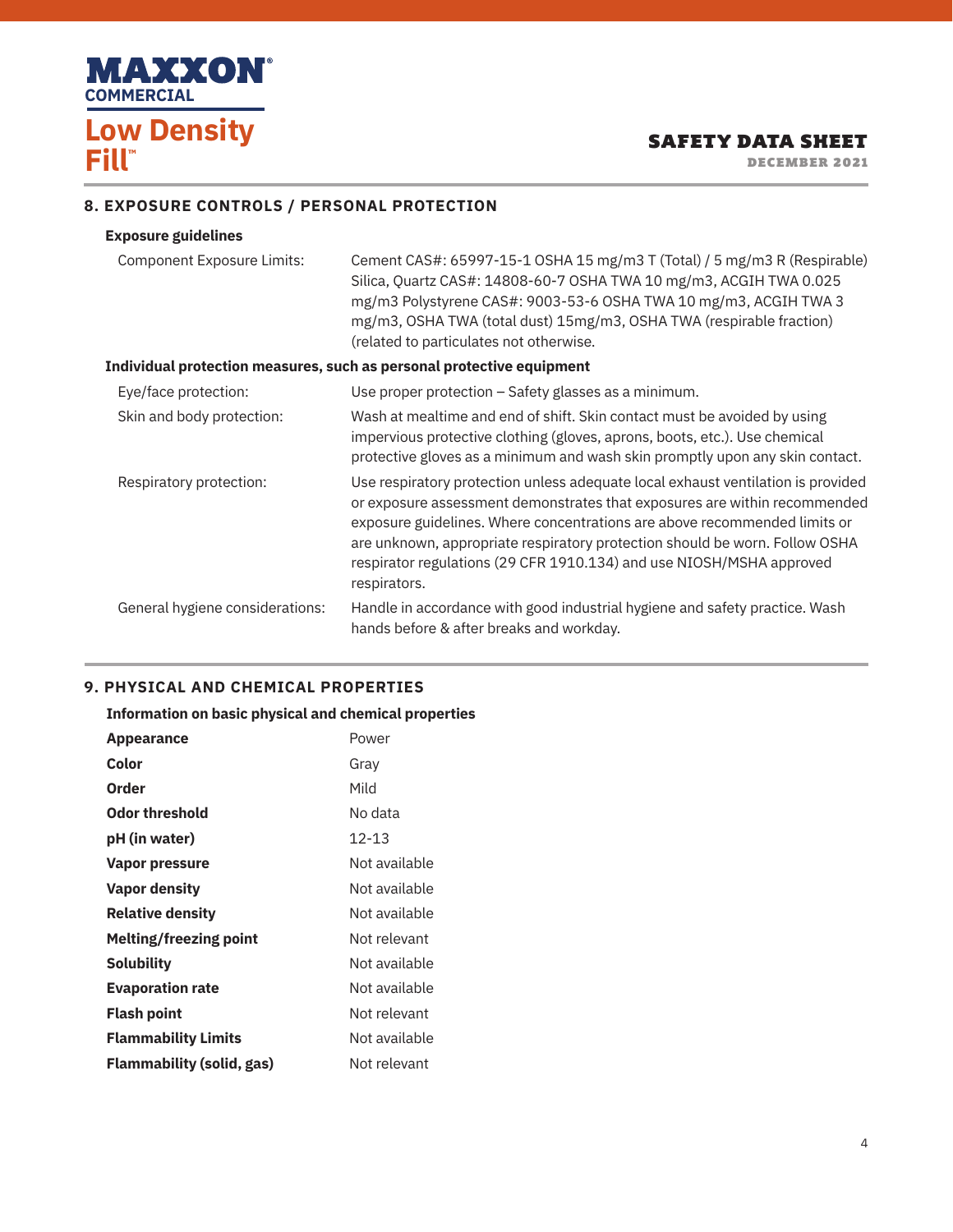

### SAFETY DATA SHEET

DECEMBER 2021

#### **9. PHYSICAL AND CHEMICAL PROPERTIES** *Continued*

| <b>Auto ignition temperature</b>           | Not available |
|--------------------------------------------|---------------|
| <b>Initial Boiling Point/Boiling Range</b> | Not available |
| <b>Decomposition Temperature</b>           | Not available |
| <b>Viscosity</b>                           | Not available |
| <b>Specific Gravity</b>                    | Not available |

#### **10. STABILITY AND REACTIVITY**

| <b>Chemical stability:</b>                                                   | The product is stable.                                                                                                                                                                                                                                                                                                                                                                                         |  |
|------------------------------------------------------------------------------|----------------------------------------------------------------------------------------------------------------------------------------------------------------------------------------------------------------------------------------------------------------------------------------------------------------------------------------------------------------------------------------------------------------|--|
| Possibility of hazardous reactions: Hazardous polymerization will not occur. |                                                                                                                                                                                                                                                                                                                                                                                                                |  |
| <b>Conditions to avoid:</b>                                                  | Keep dry until use. Avoid contact with incompatible materials.                                                                                                                                                                                                                                                                                                                                                 |  |
| <b>Incompatible materials:</b>                                               | Wet cement is alkaline and is incompatible with acids, ammonium salts and<br>aluminum metal. Cement dissolves in hydrofluoric acid, producing corrosive<br>silicon tetraflouride gas. Cement reacts with water to form silicates and calcium<br>hydroxide. Silicates react with powerful oxidizers such as fluorine, boron<br>trifluoride, chlorine trifluoride, manganese trifluoride, and oxygen difluoride. |  |
| <b>Hazardous decomposition</b><br>products:                                  | None known                                                                                                                                                                                                                                                                                                                                                                                                     |  |
|                                                                              |                                                                                                                                                                                                                                                                                                                                                                                                                |  |

#### **11. TOXICOLOGICAL INFORMATION**

| <b>Likely routes of exposure:</b>                                                          | <b>Inhalation, Skin Contact, Eye Contact, Ingestion</b>                                                                                                                                                                                                                                                            |
|--------------------------------------------------------------------------------------------|--------------------------------------------------------------------------------------------------------------------------------------------------------------------------------------------------------------------------------------------------------------------------------------------------------------------|
| <b>Symptoms of exposure</b>                                                                |                                                                                                                                                                                                                                                                                                                    |
| Inhalation:                                                                                | May cause respiratory irritation.                                                                                                                                                                                                                                                                                  |
| Skin:                                                                                      | Causes severe skin burns. May cause allergic skin reaction.                                                                                                                                                                                                                                                        |
| Eyes:                                                                                      | Causes serious eye damage.                                                                                                                                                                                                                                                                                         |
| Ingestion:                                                                                 | Irritation of the digestive system may occur if large amounts are swallowed.                                                                                                                                                                                                                                       |
| <b>Numerical measures of toxicity:</b>                                                     | Acute Toxicity Value: Silica-LD50 oral rat 22,500 mg/kg.                                                                                                                                                                                                                                                           |
| Delayed and immediate effects as well as chronic effects from short and long-term exposure |                                                                                                                                                                                                                                                                                                                    |
| <b>Irritant Dermatitis:</b>                                                                | is caused by physical properties of cement including alkalinity and abrasion.                                                                                                                                                                                                                                      |
| Dermatitis:                                                                                | is caused by sensitization to hexavalent chromium (Chromate) present in<br>cement. The reaction can range from a mild rash to severe skin ulcers. Persons<br>already sensitized may react to the first contact with cement. Others may<br>develop allergic dermatitis after years of repeated contact with cement. |
| Carcinogenicity                                                                            |                                                                                                                                                                                                                                                                                                                    |
| IARC: 1-Group 1:                                                                           | Carcinogenic to humans (Quartz).                                                                                                                                                                                                                                                                                   |
| ACGIH:                                                                                     | No component of this product is present at levels greater than or equal to 0.1%<br>is identified as a carcinogen or potential carcinogen by ACGIH.                                                                                                                                                                 |
| NTP:                                                                                       | Carcinogenic to humans (Quartz).                                                                                                                                                                                                                                                                                   |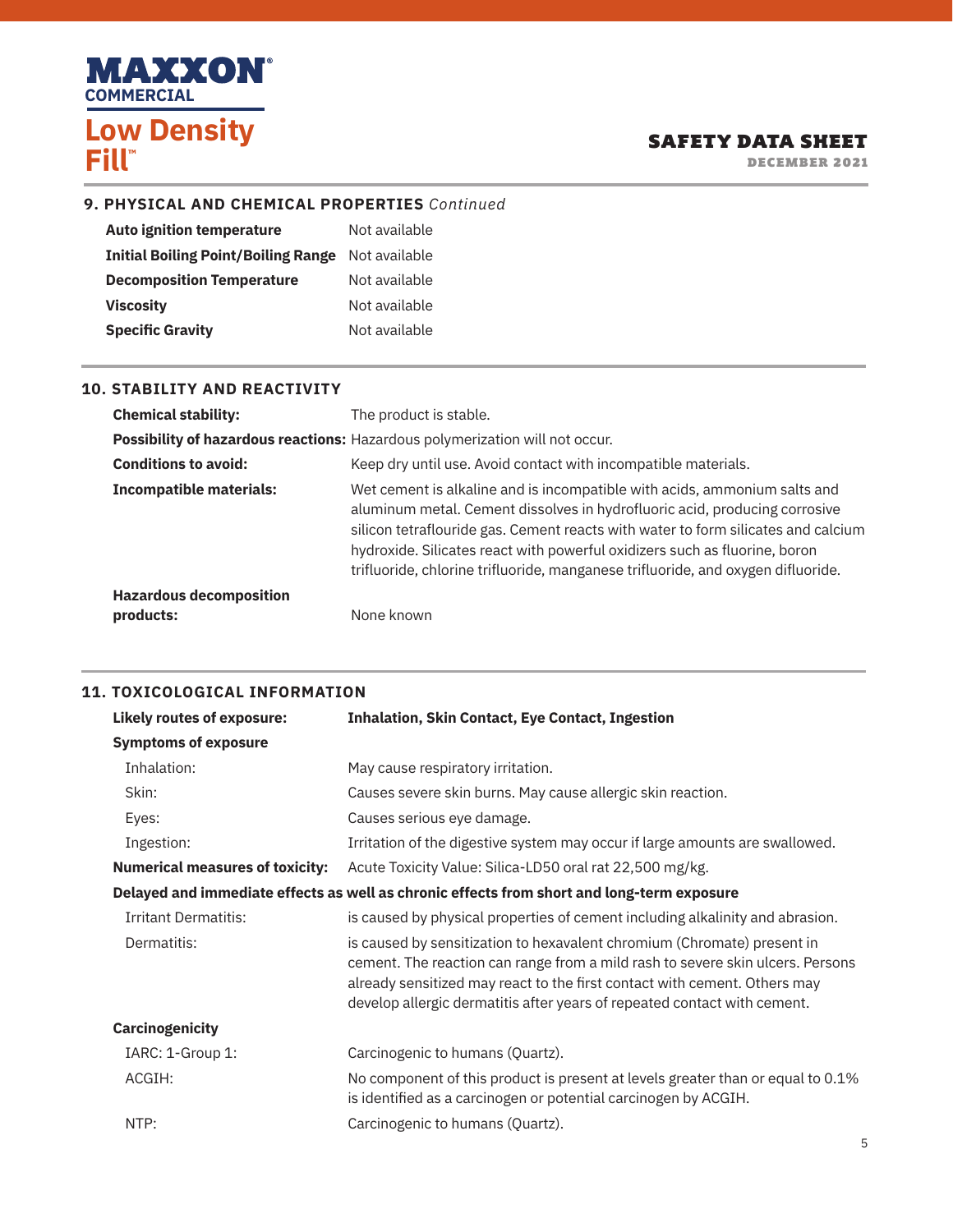

### SAFETY DATA SHEET

DECEMBER 2021

#### **11. TOXICOLOGICAL INFORMATION** *Continued*

| OSHA:                                  | No component of this product is present at levels greater than or equal to 0.1%<br>is identified as a carcinogen or potential carcinogen by OSHA.                                                                                                                                                                                                            |
|----------------------------------------|--------------------------------------------------------------------------------------------------------------------------------------------------------------------------------------------------------------------------------------------------------------------------------------------------------------------------------------------------------------|
| <b>Specific target organ toxicity:</b> | Single exposure - No data available.                                                                                                                                                                                                                                                                                                                         |
| <b>Specific target organ toxicity:</b> | Repeated exposure - Category 2, Respiratory System.                                                                                                                                                                                                                                                                                                          |
| <b>Silicosis:</b>                      | Silicosis is caused by the inhalation and retention of respirable crystalline<br>silica dust.                                                                                                                                                                                                                                                                |
| Simple Chronic Silicosis:              | results from long-term exposure (more than 20 years) to low amounts of<br>respirable crystalline silica. Nodules of chronic inflammation and scarring<br>provoked by the respirable crystalline silica form in the lungs and chest lymph<br>nodes. This disease may feature breathlessness and may resemble chronic<br>obstructive pulmonary disease (COPD). |
| Accelerated silicosis:                 | occurs after exposure to larger amounts of respirable crystalline silica over a<br>shorter period of time (5-15 years). Inflammation, scarring, and symptoms<br>progress faster in accelerated silicosis than in simple silicosis.                                                                                                                           |
| Acute silicosis:                       | results from short-term exposure to very large amounts of respirable crystalline<br>silica. The lungs become very inflamed and may fill with fluid, causing severe<br>shortness of breath and low blood oxygen levels.                                                                                                                                       |
| <b>Pre-Existing Conditions:</b>        | Cement dust is irritating to the nose, throat and respiratory tract causing<br>coughing and sneezing. Pre-existing upper respiratory and lung diseases<br>including asthma and bronchitis may be aggravated.                                                                                                                                                 |

#### **12. ECOLOGICAL INFORMATION**

| Eco toxicity:                         | Not expected to be hazardous to the environment. |
|---------------------------------------|--------------------------------------------------|
| <b>Persistence and Degradability:</b> | No Data Available                                |
| <b>Bioaccumulation:</b>               | No Data Available                                |
| Mobility:                             | No Data Available                                |
| <b>Other Adverse Effects:</b>         | No Data Available                                |

#### **13. DISPOSAL CONSIDERATIONS**

#### **Waste Treatment Methods**

| Disposal of Wastes:     | This product is not expected to be a hazardous waste under RCRA. Place spilled |
|-------------------------|--------------------------------------------------------------------------------|
|                         | material into a container. Scrape wet material and place in container. Allow   |
|                         | material to dry or solidify before disposal. Dispose of according to Federal,  |
|                         | State, Provincial and Local regulations.                                       |
| Contaminated Packaging: | Dispose of as unused material.                                                 |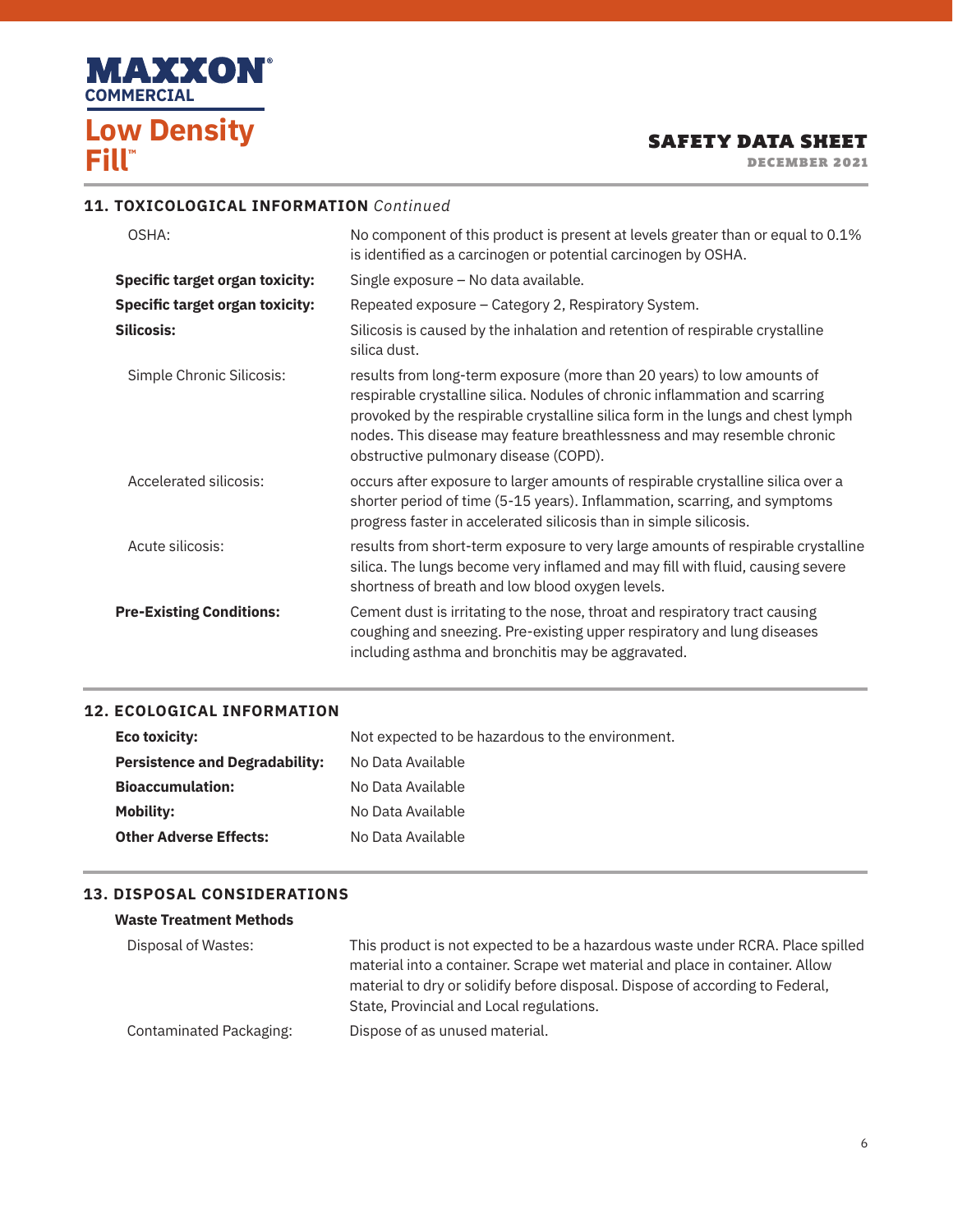

### SAFETY DATA SHEET

DECEMBER 2021

| <b>14. TRANSPORTATION INFORMATION</b> |                      |  |
|---------------------------------------|----------------------|--|
| D.O.T.:                               | Not a Dangerous Good |  |
| I.A.T.A.:                             | Not a Dangerous Good |  |
| $I.M.D.G.$ :                          | Not a Dangerous Good |  |
| <b>Marine Pollutant:</b>              | N٥                   |  |

#### **15. REGULATORY INFORMATION**

| <b>International Inventories</b>                 |                                                                                                                                                                                                                                                    |
|--------------------------------------------------|----------------------------------------------------------------------------------------------------------------------------------------------------------------------------------------------------------------------------------------------------|
| TSCA:                                            | Polystyrene, CAS# 9003-53-6                                                                                                                                                                                                                        |
| <b>US Federal Regulations</b>                    |                                                                                                                                                                                                                                                    |
| SARA 302:                                        | None Known                                                                                                                                                                                                                                         |
| SARA 311/312 Hazard                              |                                                                                                                                                                                                                                                    |
| Categories:                                      | Acute Health Hazard, Chronic Health Hazard                                                                                                                                                                                                         |
| SARA 313 Hazard Categories:                      | None Known                                                                                                                                                                                                                                         |
| CWA (Clean Water Act):                           | None Known                                                                                                                                                                                                                                         |
| <b>Supplemental State Compliance Information</b> |                                                                                                                                                                                                                                                    |
| California Warning:                              | This product contains the following chemical(s) listed by the State of California<br>under the Safe Drinking Water and Toxic Enforcement Act of 1986 (Proposition<br>65) as being known to cause cancer, birth defects or other reproductive harm. |
|                                                  | Quartz CAS#: 14808-60-7                                                                                                                                                                                                                            |
|                                                  | Hexavalent Chromium Compounds                                                                                                                                                                                                                      |

#### **State Regulations:**

| <b>NEW JERSEY RIGHT TO KNOW</b> |                       |  |
|---------------------------------|-----------------------|--|
| CAS Number                      | <b>Component Name</b> |  |
| 14808-60-7                      | Ouartz                |  |

| <b>PENNSYLVANIA RIGHT TO KNOW</b> |                |  |
|-----------------------------------|----------------|--|
| CAS Number                        | Component Name |  |
| 14808-60-7                        | Quartz         |  |

| <b>MASSACHUSETTS RIGHT TO KNOW</b> |                |
|------------------------------------|----------------|
| CAS Number                         | Component Name |
| 14808-60-7                         | Ouartz         |

**U.S. EPA Label Information:** No Data